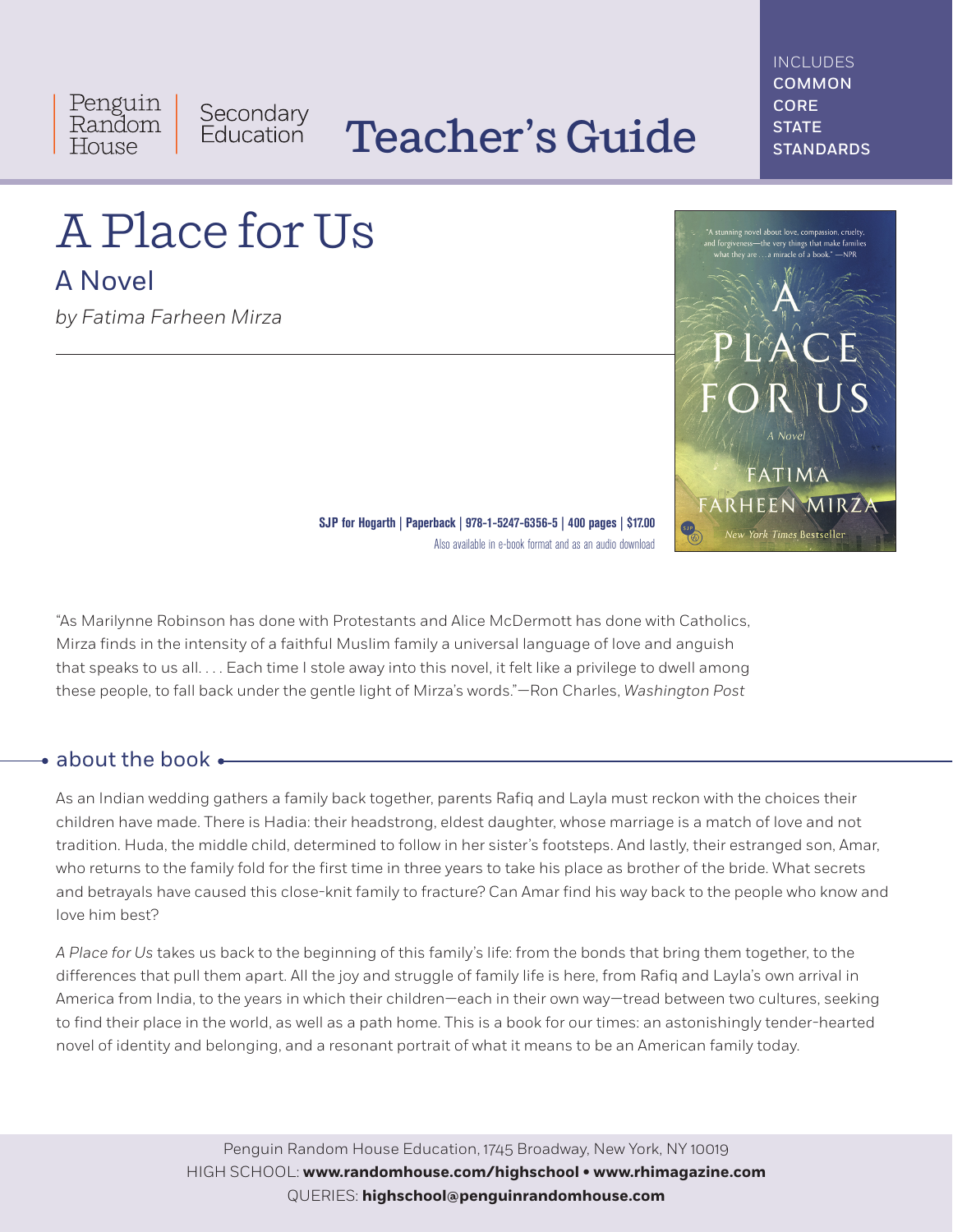## $\rightarrow$  about the author

Fatima Farheen Mirza was born in 1991 and raised in California. She is a graduate of the Iowa Writers' Workshop and a recipient of the Michener-Copernicus Fellowship.

## • note to the teacher

*A Place for Us* is a novel by Fatima Farheen Mirza that follows a contemporary Indian American family living in California. The story moves back and forth in time, demonstrating how seemingly small events in the family's daily life shape relationships and influence decisions that over the years prove profoundly consequential. These characters all make mistakes and despite their good intentions are still capable of hurting the same loved ones they wish to protect. Mirza's exploration of familial conflict and love incorporates a number of resonant themes, including addiction, discrimination, and loss, demonstrating how these issues can affect people of all ages and backgrounds.

Mirza portrays the characters' cultural and religious traditions with great specificity. She writes with care and empathy about the particularities of their experiences, even when those experiences situate them at odds with one another: Rafiq and Layla, immigrants whose marriage was arranged, must reckon with their children's departures from tradition. Hadia, Huda, and Amar, meanwhile, tread a careful path between their cultural heritage and their individual desires. They are each distinct in their sufferings and their triumphs, and Mirza's incorporation of each family member's unique point of view into the narrative invites the reader to understand and feel for each of them, regardless of the ways in which their own backgrounds and experiences may align with or diverge from those of the characters.

The book's structure, moving back and forth through time in a way that mirrors the flowing movement of memory, promotes careful reading and attention to detail. As a result of the novel's nonlinearity and its shifting narrative perspectives, it requires the use of critical thinking skills to identify the connections between the vignettes and to synthesize information as it is relayed in pieces from multiple points of view.

Supporting the Common Core State Standards (CCSS) in Reading Literary Texts and Reading Informational Texts for high school curricula, *A Place for Us* is an appropriate selection for grades 11–12 in Language Arts, Social Studies, and Writing classes. At the college level, this book is well suited for use in first- or second-year Cultural Studies and general Literature courses, as well as in common reading programs.

In the following "Examining Content Using Common Core State Standards" section of this guide, activities and writing prompts that encourage critical analysis of *A Place for Us* have been provided for use in the classroom. They are organized based on the Common Core standards they support. These classroom activities and prompts are designed to encourage students' thoughtful analysis of and interaction with the text.

For a complete listing of Common Core State Standards, go to: **[tiny.cc/CoreStandards](http://tiny.cc/CoreStandards)**.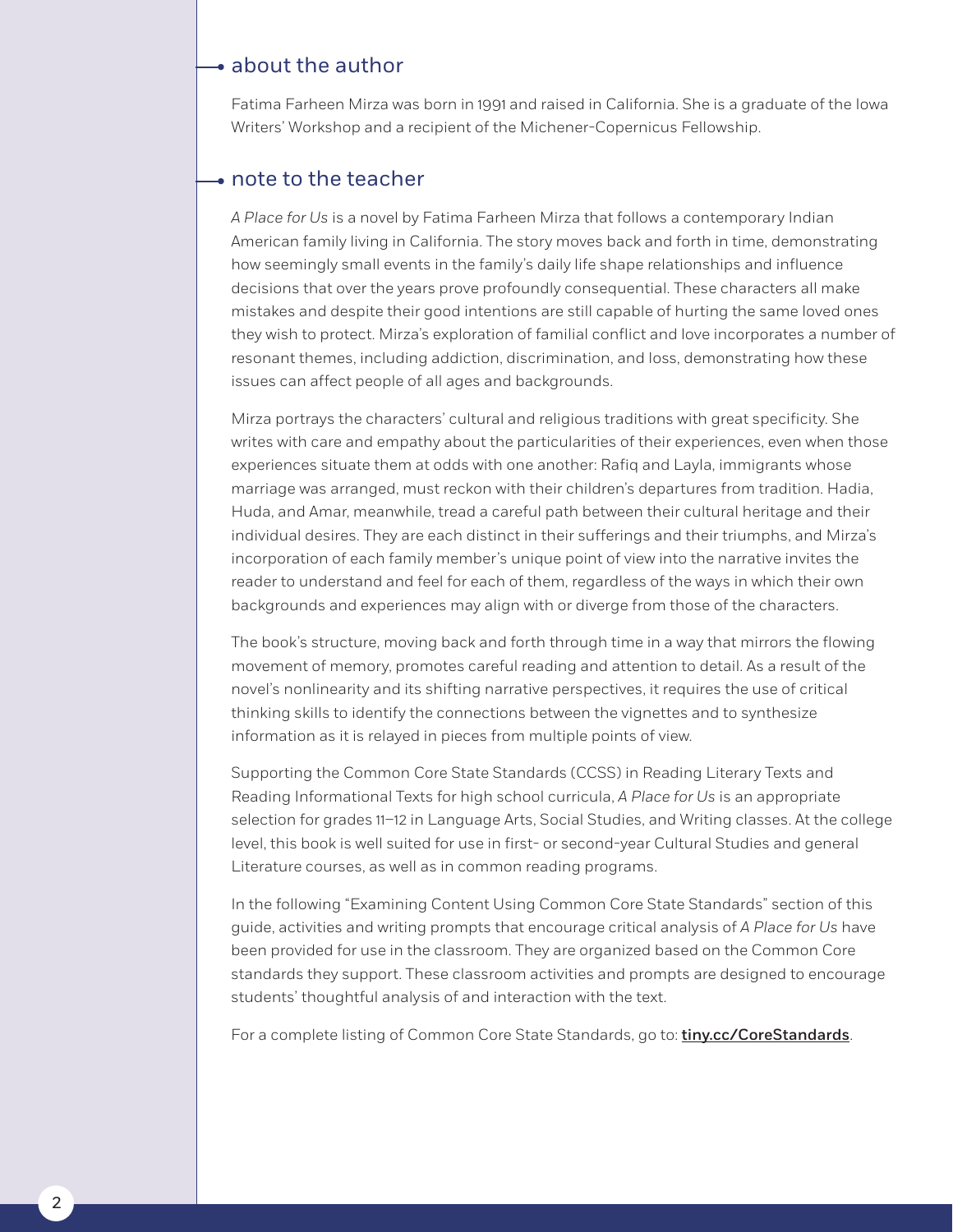## $\rightarrow$  pre-reading activities

Lead a classroom discussion on the following topics in order to prepare students to engage with the text and to provide useful context for the themes and content of the novel:

- 1. How do our families shape our ideas about ourselves? How are those ideas challenged or changed as we grow and spend more time with our peers and away from family members? In what specific ways and to what extent have these influences shaped your own self-perception?
- 2. To what extent can we determine our future? Which aspects of your own future feel within your control? Which do not, and why?
- 3. What do you already know about Islam's history and belief system? What are some of the misconceptions about this religion and its followers?
- 4. In what ways can discrimination on the basis of one's race or religious background affect one's self-perception? How can it affect one's relationships to others, including one's family, peer group, and local community? What are some practical strategies for minimizing discrimination in the U.S. today, both at the individual and structural level?

If students have any questions while reading the book that they do not want to share in class, give them the option to write them down on a slip of paper. Keep a container available in the classroom where students can drop off their questions. You may then address the questions anonymously and use them as entry points to class discussions.

Before beginning the book, review with your students the basic tenets of Islam, aspects of Muslim culture in Indian and Indian American communities, and the misconceptions surrounding Islam and the people who practice it. You may want to consult the following resources for respectful and factual background information on Islam:

- "Islam," History *([tiny.cc/HistoryIslam](http://tiny.cc/HistoryIslam)*): This webpage explains the history of Islam and its basic religious tenets.
- "Intro to Islam," *Religion for Breakfast* (*[tiny.cc/BasicsofIslam](http://tiny.cc/BasicsofIslam)*): This YouTube video by Religion for Breakfast provides a sixteen-minute overview of Islam, with particular focus on how it has evolved over the years and its integration into different cultures.

"Growing up, I never saw a life like mine reflected in fiction, and so . . . to write this novel was a way to honor the place that I'd come from and the details of the lives that I've witnessed," Mirza said in an interview that aired on *The Today Show*. Play this video clip (available at [tiny.cc/MirzaToday](http://tiny.cc/MirzaToday), beginning at the 2:25 mark) for your students and ask them to consider what the word "representation" means in the context of literature. Then craft a class discussion around the following questions: In what ways is it important or empowering for an individual to see someone like them reflected fiction? Why is it that some groups are widely represented in art and media while others are not? What are the potential consequences of this disparity?

In particular, ask students to think of representations of Muslims in literature and popular culture. On a poster in the front of the classroom or individually on sheets of paper, create three columns, one each for books, movies, and television programs, and have students fill them in with any depictions of Muslims that come to mind. Lead a discussion with the class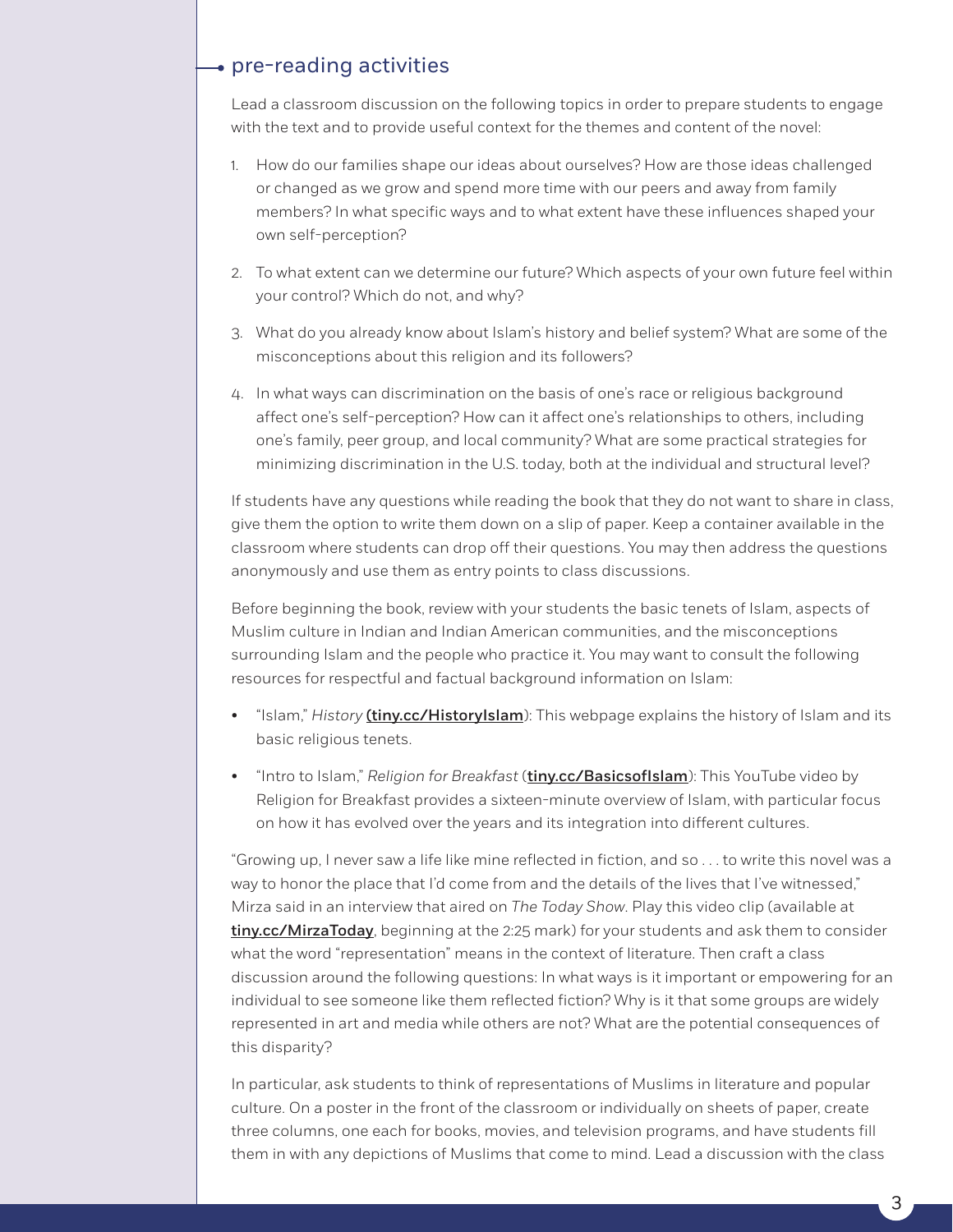about the results: What sort of examples did students identify? Are these Muslim characters portrayed in a three-dimensional way or do the portrayals rely on stereotypes or misconceptions? In what ways does a lack of representation of fully fleshed-out Muslim characters contribute to an abundance of misrepresentation or negative representation in the media? What real-world consequences might this have on people's attitudes toward and understanding of Muslim individuals?

Belonging is a central theme in *A Place for Us*. Each character feels out of place in a way, whether as an immigrant in a foreign culture or as a son or daughter whose values do not fully align with those of their family, and each reacts differently in response to this feeling of alienation. Before beginning the novel, ask students to write about a time when either they felt out of place or like they truly belonged, describing the time, place, and circumstances in detail. How did they react to this feeling? Have they developed any tricks or strategies that they use in order to feel more at home in a new environment? Ask students to keep in mind their responses while reading about the characters' various struggles to fit in.

## $\rightarrow$  examining content using common core state standards

**→ ELA standards: reading literature: grades 11 & 12** 

**→ ELA standards: writing: grades 11 & 12** 

# $\rightarrow$  key ideas and details

#### **CCSS.ELA-LITERACY.RL.11-12.1**

**Cite strong and thorough textual evidence to support analysis of what the text says explicitly as well as inferences drawn from the text, including determining where the text leaves matters uncertain.**

In Part One, the circumstances that have led to Amar's estrangement from his family remain mysterious. Mirza intentionally refrains from providing much concrete background information at this time, leaving the reader to infer his characteristics and speculate about his past and the reasons he has been out of contact with his family for so long.

After finishing Part One, ask students to formulate a list of five possible reasons why Amar has become an outcast in his family, incorporating at least five pieces of textual evidence in their predictions. Share these predictions from the class and discuss. Which seem most likely and why? Ask students to explain why the pieces of textual evidence they selected are significant. What questions about Amar remain unanswered at this point in the text, and what effect might withholding this information have from the standpoints of narrative and character development?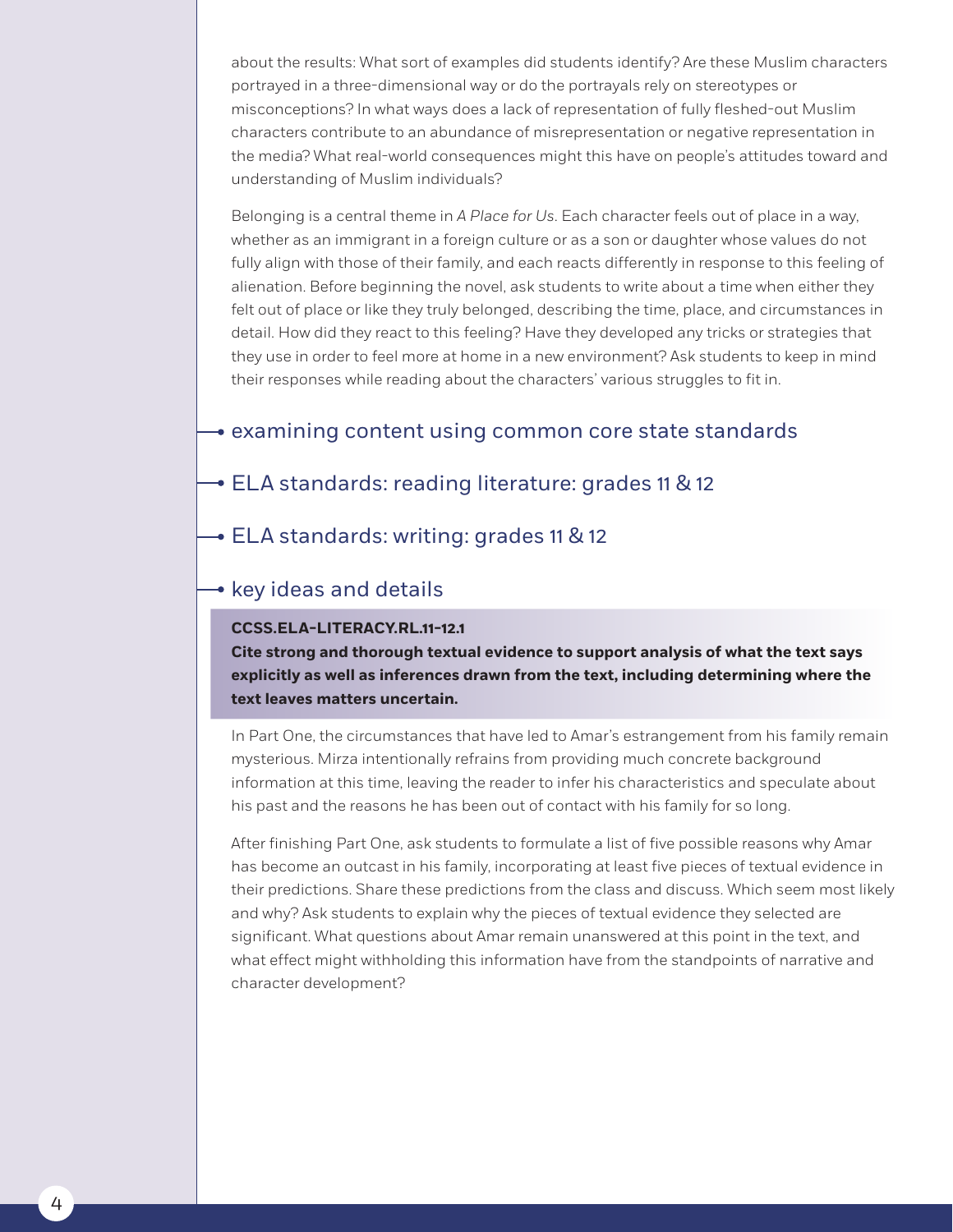## classroom activity

#### **CCSS.ELA-LITERACY.RL.11-12.3**

**Analyze the impact of the author's choices regarding how to develop and relate elements of a story or drama (e.g., where a story is set, how the action is ordered, how the characters are introduced and developed).**

Each of the protagonists in *A Place for Us* strike a balance between an outward identity that they show the world and an inner identity that they feel they must keep concealed from those around them. In order to better understand the development of the characters' dual identities over the course of the story, have students choose one central character in *A Place for Us* after completing Part One. While reading the rest of the novel, they will keep track of the events in the story that reveal previously hidden information about this character. Once they have finished the novel, they will write a 3–4 page response on the following prompt:

Compare and contrast your character's public and private identities. Which of their characteristics does the author choose to reveal in Part One? By the end of the novel, how had your understanding of the character changed and deepened? What motivates the character to hide certain aspects of their identity from their friends and family? What do they gain by doing so? What do they sacrifice and how does doing so hurt them? Point to specific textual evidence to support your explanation.

Afterwards, discuss the topic of characterization in class. What specific decisions does Mirza make in the narrative that influence readers' perceptions of her characters? How did gradually learning more about the characters throughout the novel shape your opinion of them? Did that opinion change in any drastic way? How and why?

# classroom activity

#### **CCSS.ELA-LITERACY.RL.11-12.2**

**Determine two or more themes or central ideas of a text and analyze their development over the course of the text, including how they interact and build on one another to produce a complex account; provide an objective summary of the text.**

The characters in *A Place for Us* often debate the inevitability of their present circumstances, speculating whether they could have been otherwise had they made different decisions: Rafiq wonders how his relationship with Amar might have been different had he given his son the shoes he so desperately wanted; Layla wishes she could go back and reverse her decision to tell Seema about Amar and Amira's relationship, imagining an alternate reality in which they had been allowed to stay together and Amar had not run away.

Ask students to imagine an alternate future in which a specific event in the novel either did not happen or unfolded in a different way (e.g., if Abbas was not killed in a car accident). Ask students to write a response addressing each of the following prompts: How would the rest of the story change? Would the characters' identities be changed as a result, or would they still fundamentally be the same people and make the same decisions? Write a scene set in this alternate reality that demonstrates the significance of the selected event.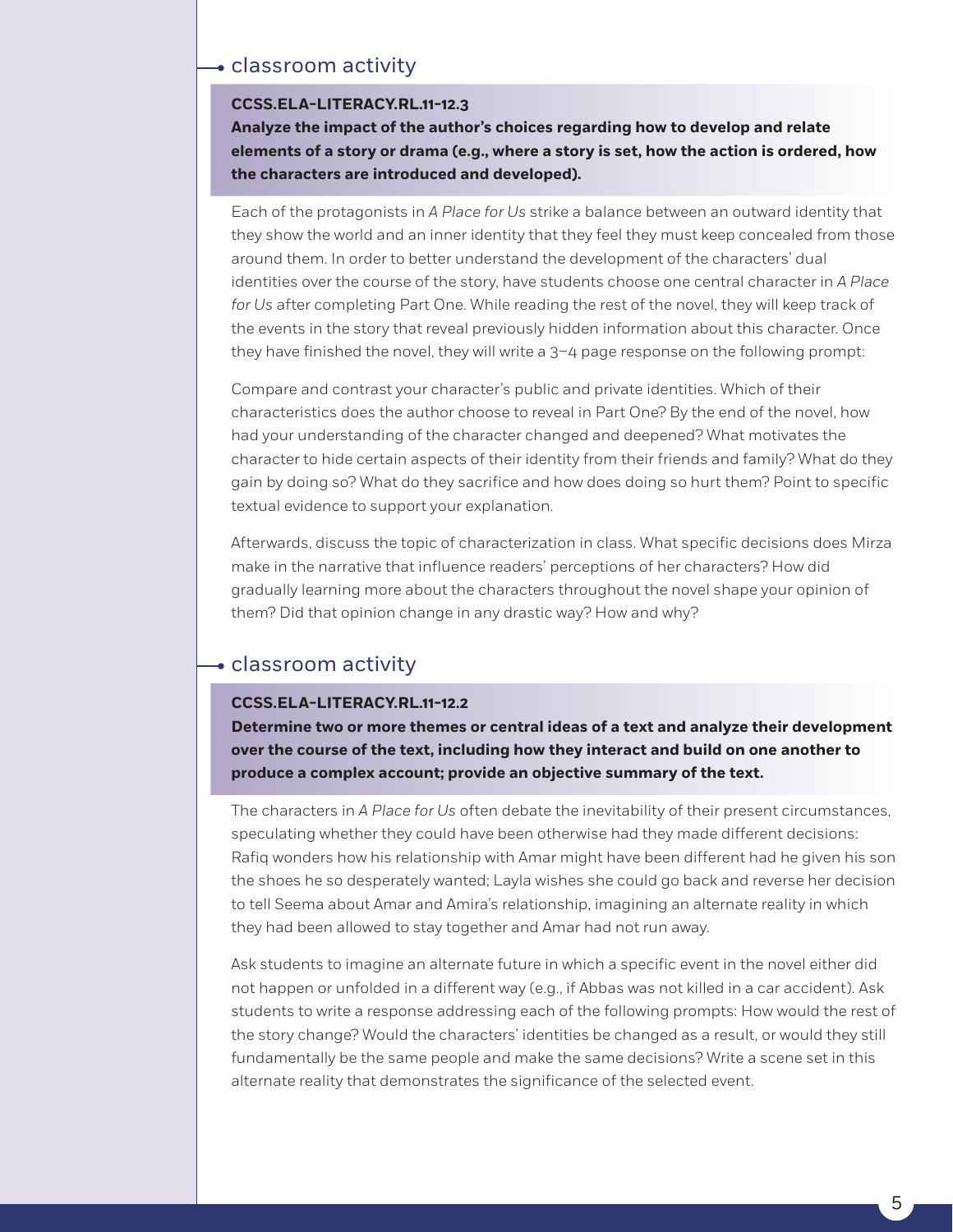## classroom activity

#### **CCSS.ELA-LITERACY.RL.11-12.3**

**Analyze the impact of the author's choices regarding how to develop and relate elements of a story or drama (e.g., where a story is set, how the action is ordered, how the characters are introduced and developed).**

Conflict colors the characters' relationships with one another as well as their relationships to themselves. Instances of conflict in the novel can largely be sorted into one of three categories: individual versus man, individual versus society, and individual versus self. Have students identify one example of each type of conflict in the novel and explain why it falls under its particular category.

Next, ask the students to choose one conflict from the novel, such as Amar's fight with his father or Layla's rivalry with Seema. Have them answer the following question in a written response: Who was affected by this conflict? How did each individual involved deal with the tension caused by this conflict? In your opinion, do the characters become better at coping with conflict as the story progresses? Generally speaking, why are some people better at handling tension and opposition than others? What are some of the ways that you personally have learned to handle conflict?

Pose the following question for a class discussion: Based on specific examples from the text, which type of conflict is the most difficult for each of the family members to overcome and why? How have their disparate experiences prepared or failed to prepare them for the conflicts they encounter?

# craft and structure

#### **CCSS.ELA-LITERACY.RL.11-12.4**

**Determine the meaning of words and phrases as they are used in the text, including figurative and connotative meanings; analyze the impact of specific word choices on meaning and tone, including words with multiple meanings or language that is particularly fresh, engaging, or beautiful.**

The characters in the novel often speak in Urdu. While reading Part One, have the students complete a worksheet, filling in the Urdu terms they come across, making an educated guess on their definitions based on context, and then looking up the actual definitions. Ask students to consider how their experience engaging with the text changes as a result.

Some Urdu terms that appear in Part One include *shenai* (pg. 3 – a double-reed oboe used in Indian music), *kharra dupatta* (pg. 6 – a wedding dress worn by Indian Muslims), *sadqa* (pg. 6 – money reserved for charity or a selfless gift), *salaam* (pg. 7 – a traditional gesture of greeting in Islam, involving bowing while touching one's forehead), *ghoongat* (pg. 10 – a veil worn by Hindu, Sikh, and Jain women), and *dua* (pg. 17 – a recited testament of faith in Islam).

Discuss in class the role of language in the book. What is its relationship to identity? Why is Layla troubled by her children's adoption of English as their primary language?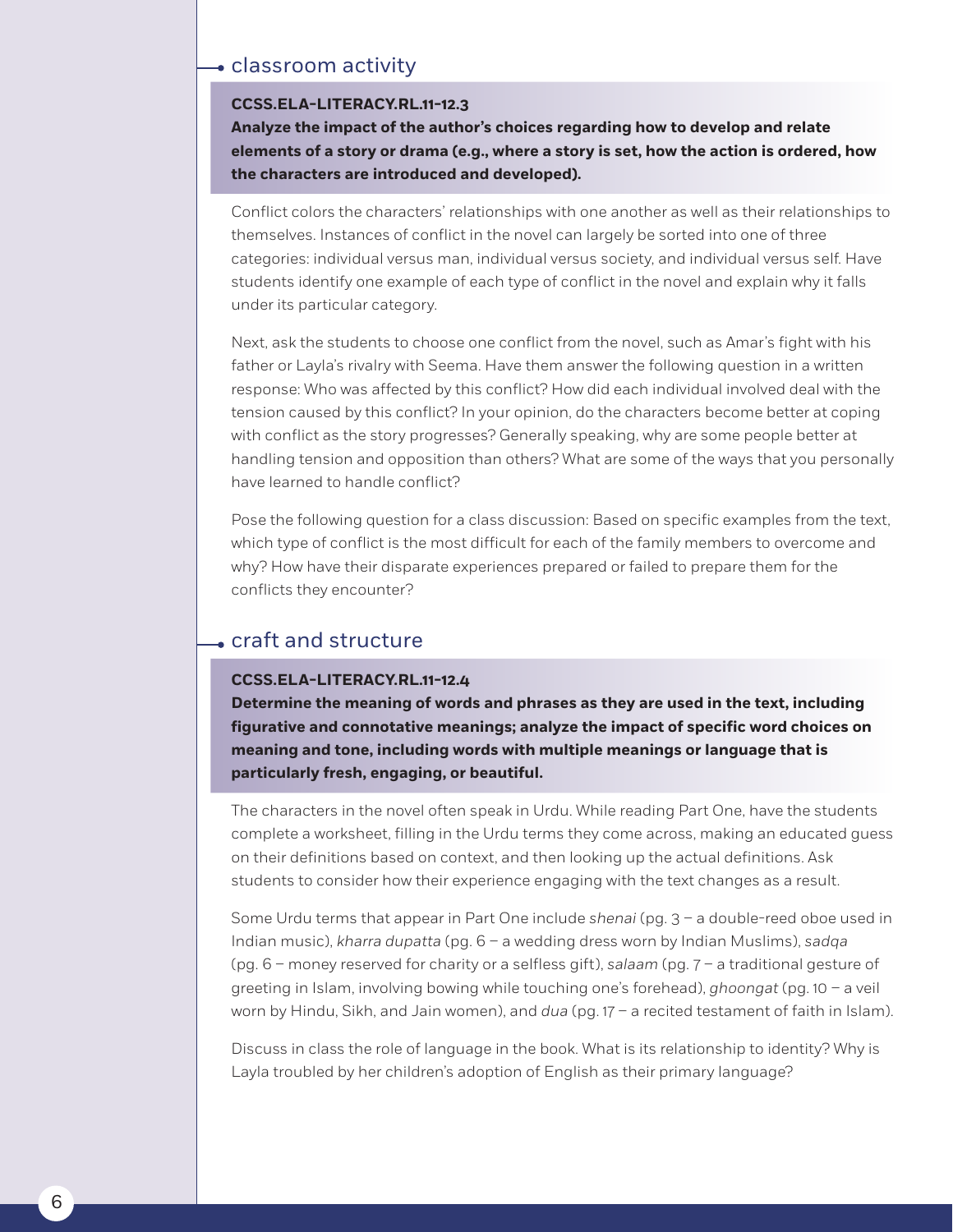Hadia and Huda make sure to practice their Urdu as teenagers, while Amar does not make the same effort. What does this say about their respective feelings towards Indian and American culture? Do the parents have a right to be upset when their children choose to use English over Urdu? Ask students to imagine how each member of the family (Rafiq, Layla, Hadia, Huda, and Amar) would respond to this question and identify the reasons their answers might differ.

## classroom activity

### **CCSS.ELA-LITERACY.RL.11-12.5**

**Analyze how an author's choices concerning how to structure specific parts of a text (e.g., the choice of where to begin or end a story, the choice to provide a comedic or tragic resolution) contribute to its overall structure and meaning as well as its aesthetic impact.**

After reading Part One and the first chapter of Part Two, open a class discussion on the structure of the book. Why does the author choose to start the story *in media res* at Hadia's wedding? How would one's experience of reading the novel be changed if it were to begin with Part Two and incorporate the wedding later?

Parts One, Two, and Three provide insight into multiple characters' perspectives through close third-person narration, while the final section of the novel is told entirely from Rafiq's point of view. If the narrative were to utilize a single character's perspective throughout, how would the novel change as a result? What would be gained or lost if Amar, for example, narrated the story? How would the novel differ if Rafiq's perspective were introduced earlier? What is the effect of Mirza's choice to tell Part Four from Rafiq's first-person perspective in a direct address to Amar?

## $\bullet$  classroom activity

#### **CCSS.ELA-LITERACY.RL.11-12.6**

**Determine an author's point of view or purpose in a text in which the rhetoric is particularly effective, analyzing how style and content contribute to the power, persuasiveness or beauty of the text.** 

Throughout *A Place for Us*, the same events are revisited multiple times from the perspectives of different characters, deepening the reader's understanding of what transpired and its consequences. To help students better understand the importance of narrative perspective, have them choose an event from the first three parts of the story as well as any character (except Rafiq) who is present to witness it. Ask them to retell the event from one character's perspective, using the first person. They should not alter the plot in any way, but encourage them to describe what they believe their chosen character is feeling and thinking at this point in the novel.

Next, have them respond in writing to the following questions: How did writing in first person affect your understanding of the character? How would the novel differ if that character narrated an entire section of the book in the first person and was enabled to explain their rationale, like Rafiq in Part Four?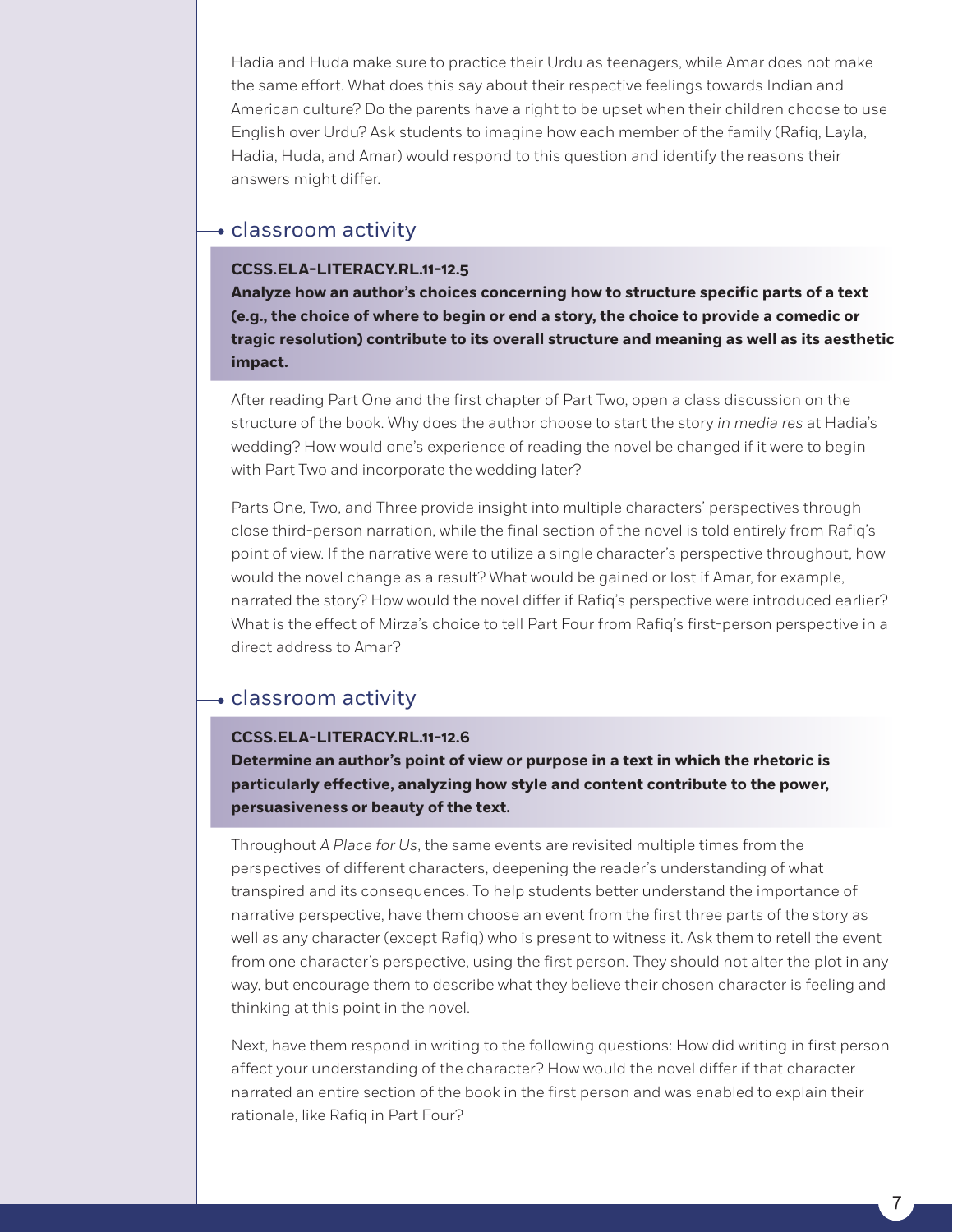Identify an instance in the story in which two or more characters misunderstand each other and another in which characters communicate successfully with each other through subtle cues that would be missed by others. What do these instances say about how shared experiences do or do not help people understand each other? How are the relationships between these characters affected as a result?

## $\bullet$  key ideas and details

#### **CCSS.ELA-LITERACY.RL.11-12.1**

**Cite strong and thorough textual evidence to support analysis of what the text says explicitly as well as inferences drawn from the text, including determining where the text leaves matters uncertain.**

Much of what transpires in the characters' lives after Hadia's wedding and before Rafiq's hospitalization is not detailed in the story and only revealed in retrospect, such as Hadia becoming both a mother and a doctor. After reading the first chapter of Part Four, have students make a sequential list of at least eight events that have taken place (or have been implied to have taken place) in the interim between Parts Three and Four. For each, they should note its narrative significance and include a quotation from the chapter that either directly references or implies the event to the reader.

# $\rightarrow$  text types and purposes

#### **CCSS.ELA-LITERACY.W.11-12.2.A**

**Introduce a topic; organize complex ideas, concepts, and information so that each new element builds on that which precedes it to create a unified whole; include formatting (e.g., headings), graphics (e.g., figures, tables), and multimedia when useful to aiding comprehension.**

For an informational writing project, have the students choose a topic addressed in the novel, such as addiction or discrimination towards Muslims, and research more about it. They should find at least four authoritative sources, either in print or online. They will then condense and organize their gathered information into a three-page pamphlet designed to inform others about their chosen topic. The following questions should be answered: What is my topic? What are at least five important facts about my chosen topic? What is at least one popular misconception? Why should more people learn about this topic?

The pamphlet should answer all of these questions, efficiently explain the student's chosen topic, and demonstrate a clear connection to the novel.

# classroom activity

### **CCSS.ELA-LITERACY.W.11-12.3.A**

**Engage and orient the reader by setting out a problem, situation, or observation and its significance, establishing one or multiple point(s) of view, and introducing a narrator and/or characters; create a smooth progression of experiences or events.**

In *A Place for Us*, the characters are gradually shaped over the years by events both large and small. After finishing the book, ask students to pick four events in their life that they believe have defined who they are today, and write a short memoir incorporating each of these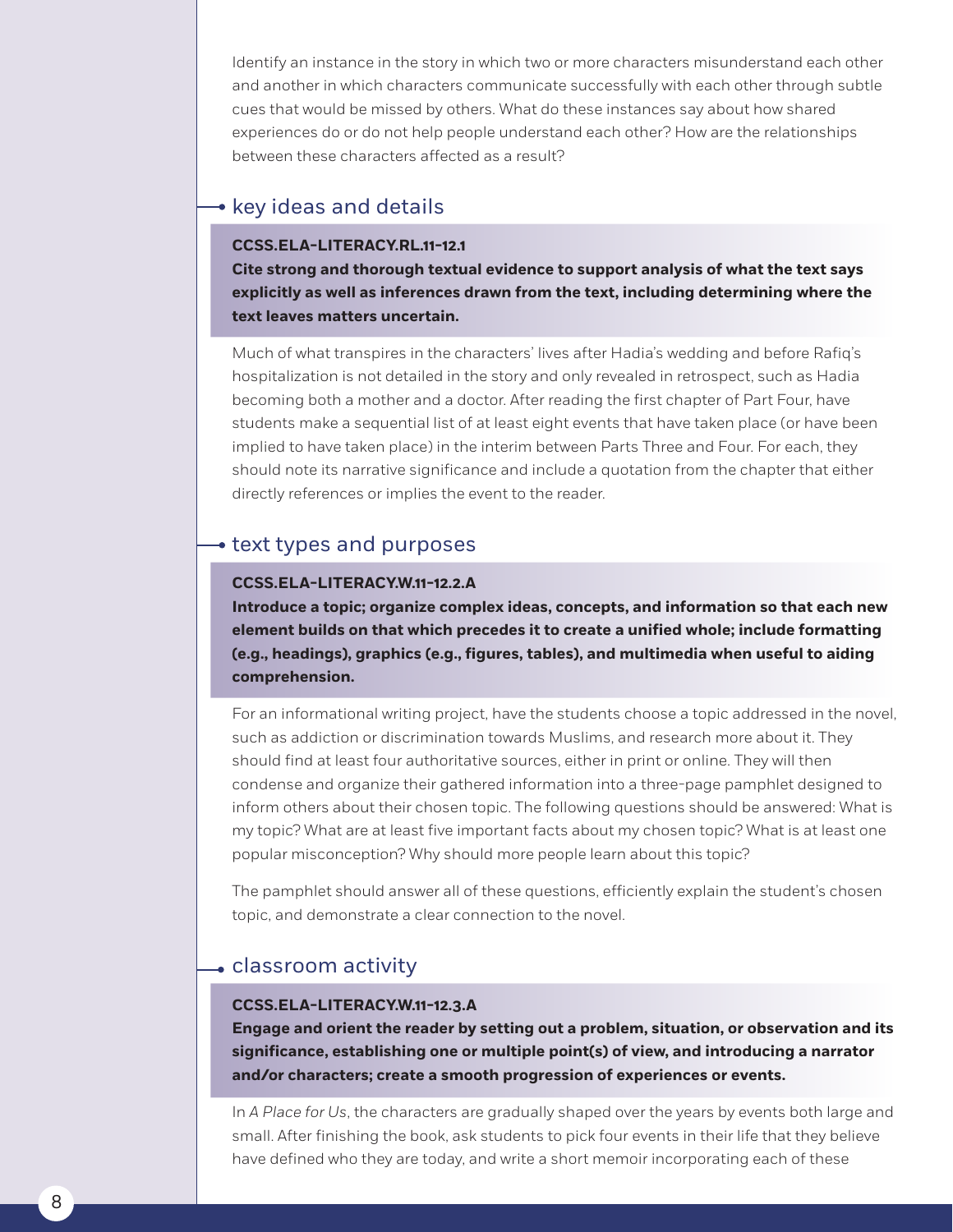events. Students can write from a single, first-person point of view like in Part Four of *A Place for Us*, or they can switch between multiple perspectives in close third person, like in the first three parts of the novel.

# • integration of knowledge and ideas

### **CCSS.ELA-LITERACY.RL.11-12.9**

**Demonstrate knowledge of eighteenth-, nineteenth- and early-twentieth-century foundational works of American literature, including how two or more texts from the same period treat similar themes or topics.**

After reading *A Place for Us*, have the students find and read a novella, short story, or poem from the eighteenth, nineteenth, or early twentieth century that addresses a similar topic or theme. They will then create a poster or infographic comparing their chosen literary work with *A Place for Us*. It should contain the following information:

- 1. The titles and authors of both works
- 2. The genres of both works
- 3. A basic summary of both works
- 4. How their chosen topic or theme is presented in each
- 5. What they learned about this topic or theme from each

Examples of works that the students could read in conjunction with *A Place for Us* include: "A Song for Myself" by Melvin B. Tolson, "The Key" by Ladan Osman, "Still I Rise" by Maya Angelou, "Invictus" by W. E. Henley, "We Wear the Mask" by Paul Laurence Dunbar, and "The Magic Shop" by H. G. Wells.

# • research to build and present knowledge

#### **CCSS.ELA-LITERACY.W.11-12.7**

**Conduct short as well as more sustained research projects to answer a question (including a self-generated question) or solve a problem; narrow or broaden the inquiry when appropriate; synthesize multiple sources on the subject, demonstrating understanding of the subject under investigation.**

Hadia's wedding serves as the reader's first introduction to both the family and their culture. Have students form small groups and research Indian and Muslim wedding traditions, with particular focus on the specific traditions that are referenced in Part One such as the traditional dress, the distinct parts of the ceremony, and the positioning of the bride and groom on a raised stage. They will then compare and contrast these wedding traditions with those from an assigned country or religious group. Once they have finished their research, they will present their findings to the class in the form of a video, Prezi, PowerPoint presentation, oral report, or infographic.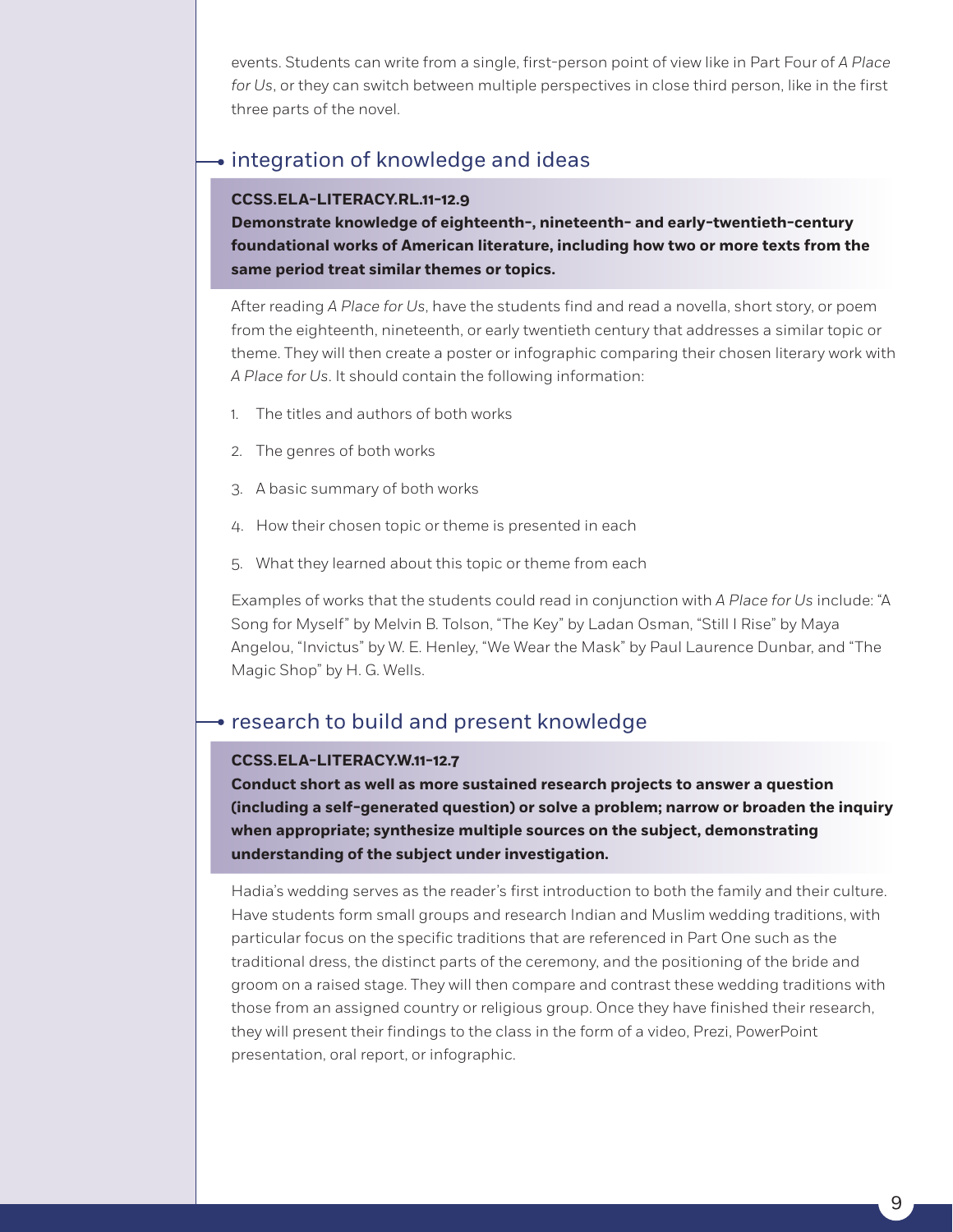## classroom activity

#### **CCSS.ELA-LITERACY.W.11-12.7**

**Conduct short as well as more sustained research projects to answer a question (including a self-generated question) or solve a problem; narrow or broaden the inquiry when appropriate; synthesize multiple sources on the subject, demonstrating understanding of the subject under investigation.**

In the fifth chapter of Part Two, Amar's classmates harass him in their school locker room and then beat him, accusing his father of being a terrorist. The fight happens right after the events of September 11, 2001. In the wake of this tragedy, many people were afraid and angry, and some directed this anger against racial and religious minorities. They did not understand these minorities and, as a result of their ignorance, felt threatened by them. In *A Place for Us*, Mirza emphasizes the importance of empathy, even for those whose ideas or actions do not make sense to you.

To develop a better understanding of the people around them, ask students to form small groups and conduct a research project. They will pick a cultural group that they want to learn more about, and then they will find the answers to the following questions:

- 1, What things do I have in common with people from this group?
- 2. What are some of our differences?
- 3. Why do these differences exist? What cultural, social, or political factors contributed toward these differing characteristics?
- 4. What are some of the misconceptions or stereotypes surrounding this group? How can people help combat these stereotypes?

#### resources

"Fatima Farheen Mirza on 'A Place For Us: A Novel' at the 2018 Miami Book Fair," PBS ([tiny.cc/MirzaInterview](http://tiny.cc/MirzaInterview)): This video interview can serve as a helpful introduction to *A Place for Us* and its author to students. Mirza describes her motivations for writing the book and addresses many of the topics she writes about in the novel.

"Islam," *History* ([tiny.cc/HistoryIslam](http://tiny.cc/HistoryIslam)): This webpage summarizes the history of Islam and its basic tenets. It also describes the differences between the primary denominations of Islam. It provides general information about the Quran, Sharia Law, and the holy days celebrated by Muslims.

"Since 9/11, Racism and Islamophobia Remain Intertwined," *HuffPost*

([tiny.cc/IslamandRacism](http://tiny.cc/IslamandRacism)): This article on hate crimes in the wake of 9/11 and the rise of Islamophobia in the United States examines the core motivations behind these crimes, and shows how a variety of minority groups have been targeted as a result of ignorance about their culture and beliefs.

Urdu Dictionary and Translations, Oxford Living Dictionary (*[tiny.cc/Urdu-English](http://tiny.cc/Urdu-English)*): This website offers a free Urdu to English translator. Although the translator is not always 100% accurate, it is close enough to help students understand the Urdu terms used in the book.